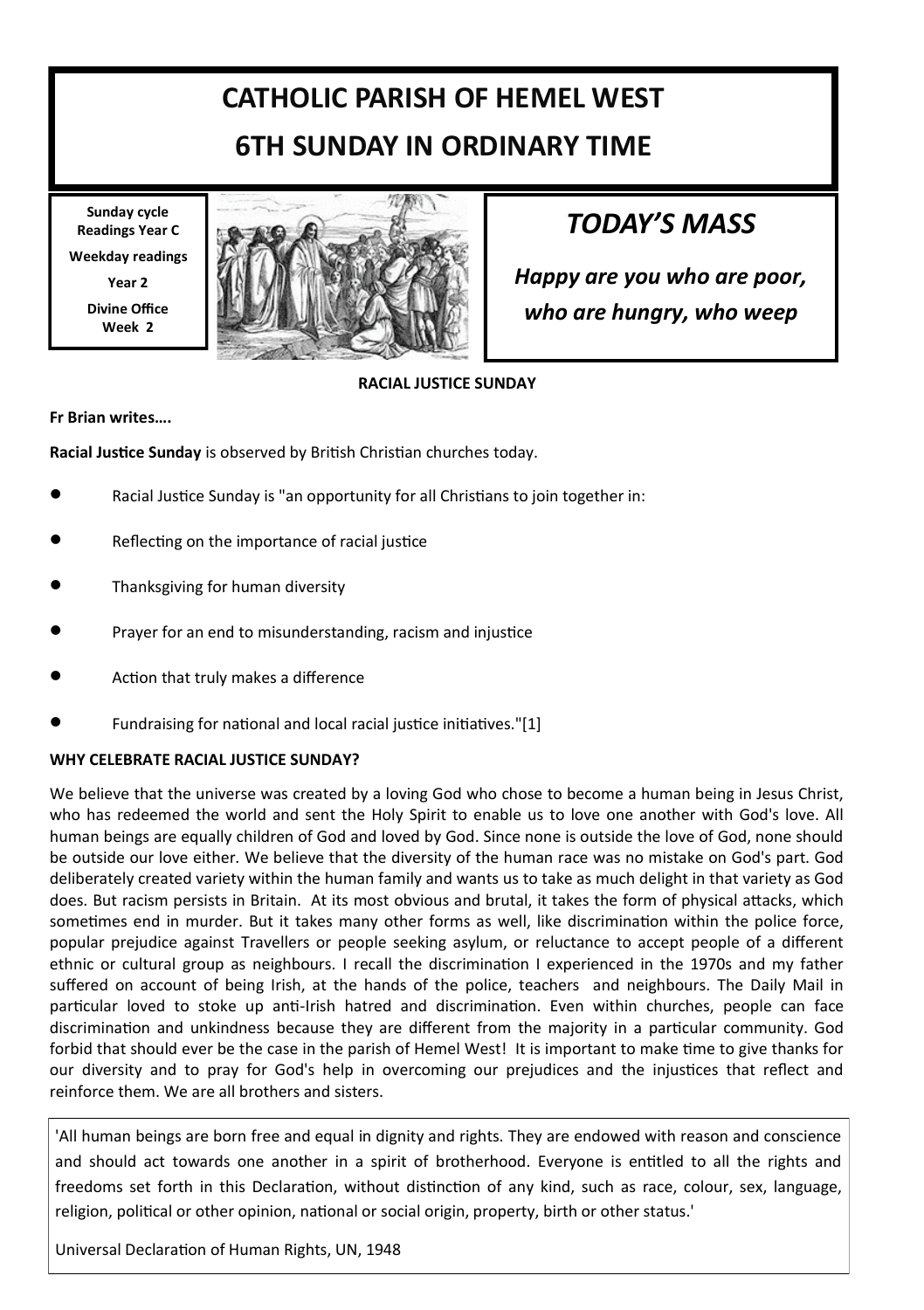# **PARISH NEWS**

**Welcome to the parish of Hemel West. If you are new to the parish, please make yourself known to Fr Brian, by contacting him on 01442 391 759.**

**CONGRATULATIONS to Ian Smallwood!** This Sunday at the 12pm Mass, Ian Smallwood, will be awarded the Archconfraternity of St Stephen's Gold Medal in recognition of 60 years of regular serving at the altar. I only managed 10! This is a fantastic achievement by Ian - well done Ian, you Thursday, until about 4pm each day. On Saturday are an inspiration to all our children! Several of Ian's friends will be at Mass to witness the presentation and join us for hospitality afterwards. The Guild of St Stephen is an International Organisation of Altar Servers founded in England in 1904 by Father Hamilton McDonald when he formed a Society of Altar Servers at the Convent of the Sacred Heart in London. In 1905, Pope Pius X gave his approbation to the Canonical establishment of the Guild at Westminster Cathedral and in 1906, the Sacred Congregation of Rites made the Guild an Archconfraternity prima primaria enabling all the parish branches to be linked with it. The Guild spread, and in 1934 Pope Pius XI enabled all Guilds of Altar Servers throughout the British Commonwealth to be affiliated with the Archconfraternity at Westminster. Many priests can trace the origins of their vocation to their time as an altar server. Boys in the parish are encouraged to come forward to learn how to serve at the altar, so that as many as possible can go forward in later life to become priests.

**FIRST HOLY COMMUNION MASSES MAY 2022**: First Holy Communion Masses will be celebrated on Saturday 14 May at 10am and 2pm and on Sunday 15 May at 2pm. Specific arrangements for allocating which Mass your child attends will be made known in March. All Masses will be celebrated at Ss Mary & Joseph's church.

**WEARING OF FACE COVERINGS IN CHURCH:** The wearing of face coverings in church has now ceased to be a **legal** requirement. The wearing of a face covering is therefore completely discretionary. However, given that the virus has

not gone away, you may consider it prudent, as an act of charity and in the interests of the Common Good, to still wear a face covering when in church, as invariably you will come into contact with some people you do not normally meet. Our usual virus mitigation measures will continue i.e. increased ventilation of the church and scheduled cleaning by contract cleaners.

**PRIVATE PRAYER**: Ss Mary & Joseph's church will be open for private prayer after Mass, excepting the church will open at 11am. There may be times, for operational reasons, when the church will not be open. It may not always be possible to notify such situations in advance.

**CONTACT THE PARISH OFFICE**: Please could R Gungadoo contact Shirley in the parish office.

**ST ALBERT THE GREAT SCHOOL**: St Albert's welcomes you to attend a school tour on either Tuesday 22 February, at 2pm or Friday 4 March, at 9.15am. Please see the school website or call the school office on 01442264835 for more information.

#### **We Pray for the Departed:**

Yvonne Xavier RIP

| <b>WEEK:</b> |                    |              | GOSPEL READINGS FOR THE FORTHCOMING |
|--------------|--------------------|--------------|-------------------------------------|
| Mon:         | Mark               | $8:11-13$    |                                     |
|              | Tues: Mark 8:14-21 |              |                                     |
| Wed: Mark    |                    | 8:22-26      |                                     |
| Thurs: Mark  |                    | 8:27-33      |                                     |
| Fri: Mark    |                    | $8:34 - 9:1$ |                                     |
| Sat:         | Mark               | $9:2-13$     |                                     |
| Sunday Luke  |                    | 6: 27-38     |                                     |
|              |                    |              |                                     |

**Sunday Offertory Collection, Contactless Payments and Standing Orders for January 2022.**

| <b>Envelopes</b>         | £117.00  |
|--------------------------|----------|
| Loose Cash & Contactless | £1701.87 |
| <b>Standing Orders</b>   | £4339.14 |
| Total                    | £6158.01 |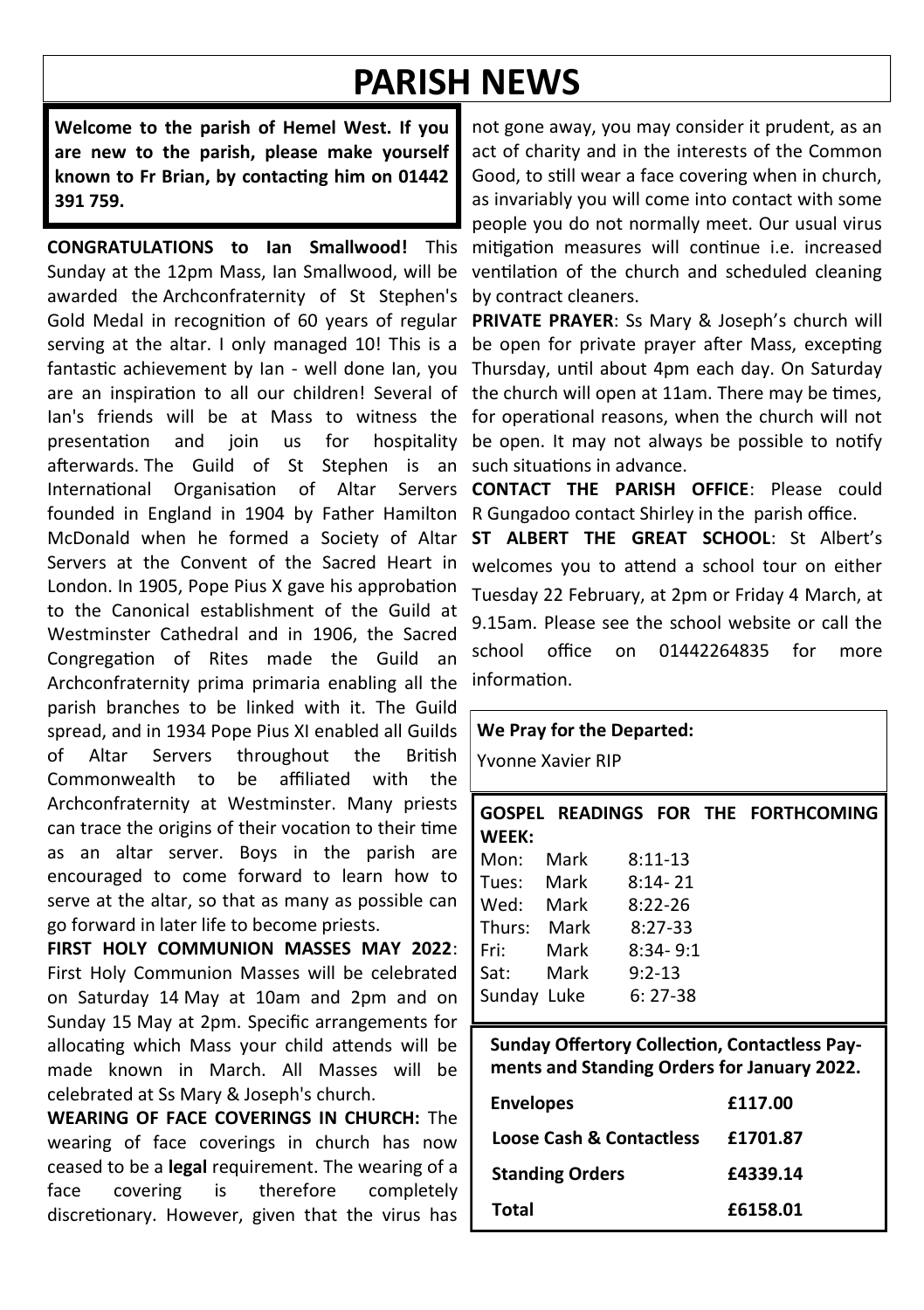**NURSERY ADMISSIONS**: The Nursery 2022 admissions process opened on Tuesday 1 February 2022 at St Roses School. If you have a child born 1 September 2018 – 31 August 2019 this will be the time to apply. There will be a webinar on Thursday 10 February at 6pm via Zoom, please contact the school office if you would like to attend. There will also be school tours on Thursday 24 February, at 9.45am and Wednesday 2 March, at 9.15am and 9.45am please email admin@stroses.herts.sch.uk if you wish to book a place.

**JOHN F KENNEDY SCHOOL VACANCIES**: We are seeking to appoint the following positions: Premises Manager, Premises Assistant, Exam Invigilators, Teacher of Business, Teacher of Design & Technology, Teacher of Science. Please visit www.jfk.herts.sch.uk for more details.

**CAFOD's Walk Against Hunger Lent challenge**:

There are 200 million children in the world whose lives are at risk from malnutrition. This Lent, challenge yourself to walk 200km, and help give hunger its marching orders. Do 5k a day, your way, for 40 days, get sponsored and you'll conquer your 200km target in time for Easter – and help people around the world to live free from hunger. To find out more or take part, go to cafod.org.uk/walk.

**BAPTISM PREPARATION CLASS:** If you are a new parent, congratulations! You should now be thinking about having your child baptised. You will need to prepare for this important sacramental event, for when your child becomes a member of God's family. Full details can be found at the link

#### https://parish.rcdow.org.uk/

hemelhempsteadwest/sacramental-prep/baptism -preparation/ or go to the parish website.

**BAPTISMAL CERTIFICATES**: If your child has recently been baptised and you need a baptismal certificate, please send the full name of the child, parents, godparents and full address to

| <b>Office Hours and Telephone cover</b> |                          |  |  |  |  |
|-----------------------------------------|--------------------------|--|--|--|--|
| for Hemel West.                         |                          |  |  |  |  |
| Email: shirleybailey@rcdow.org.uk       |                          |  |  |  |  |
| Phone: 01442 391 759 option 2           |                          |  |  |  |  |
| Telephone cover                         | <b>Hemel West Office</b> |  |  |  |  |
| for West                                | <b>Hours</b>             |  |  |  |  |
| Monday                                  | Monday                   |  |  |  |  |
| 12 noon-6pm                             | 3pm-6pm                  |  |  |  |  |
| Tuesday                                 | Tuesday                  |  |  |  |  |
| 9.30am-3.30pm                           | Closed                   |  |  |  |  |
| Wednesday                               | Wednesday                |  |  |  |  |
| 9.30am-3.30pm                           | 9.30am-3.30pm            |  |  |  |  |
| Thursday                                | Thursday                 |  |  |  |  |
| 9.30am-3.30pm                           | 9.30am-12.30pm           |  |  |  |  |
| Friday                                  | Friday                   |  |  |  |  |
| 9.30am-3.30pm                           | 9.30am-12.30pm           |  |  |  |  |

shirleybailey@rcdow.org.uk and she will arrange a certificate for you.

**NEWSLETTER ITEMS:** When submitting an item for the newsletter, please send the details and information as you would like to see it published in the newsletter. Please keep your item to no more than 60 words. Please email Shirley by Wednesday 12 Noon and she will be do her best to accommodate it.

#### **ERACIAL JUSTICE SUNDAY (13 February)**

#### Dear God

Fill us with your mercy so that we, in turn, may be merciful to others. Strip away pride, suspicion, and racism so that we may seek peace and justice in our communities. Strengthen our hearts so that they beat only to the rhythm of your holy will.

When our eyes do not see the gravity of racial justice, shake us from our slumber and open our eyes. When out of fear we are frozen into inaction, give us a spirit of bravery. When we try our best but say the wrong things, give us a spirit of humility.

Amen